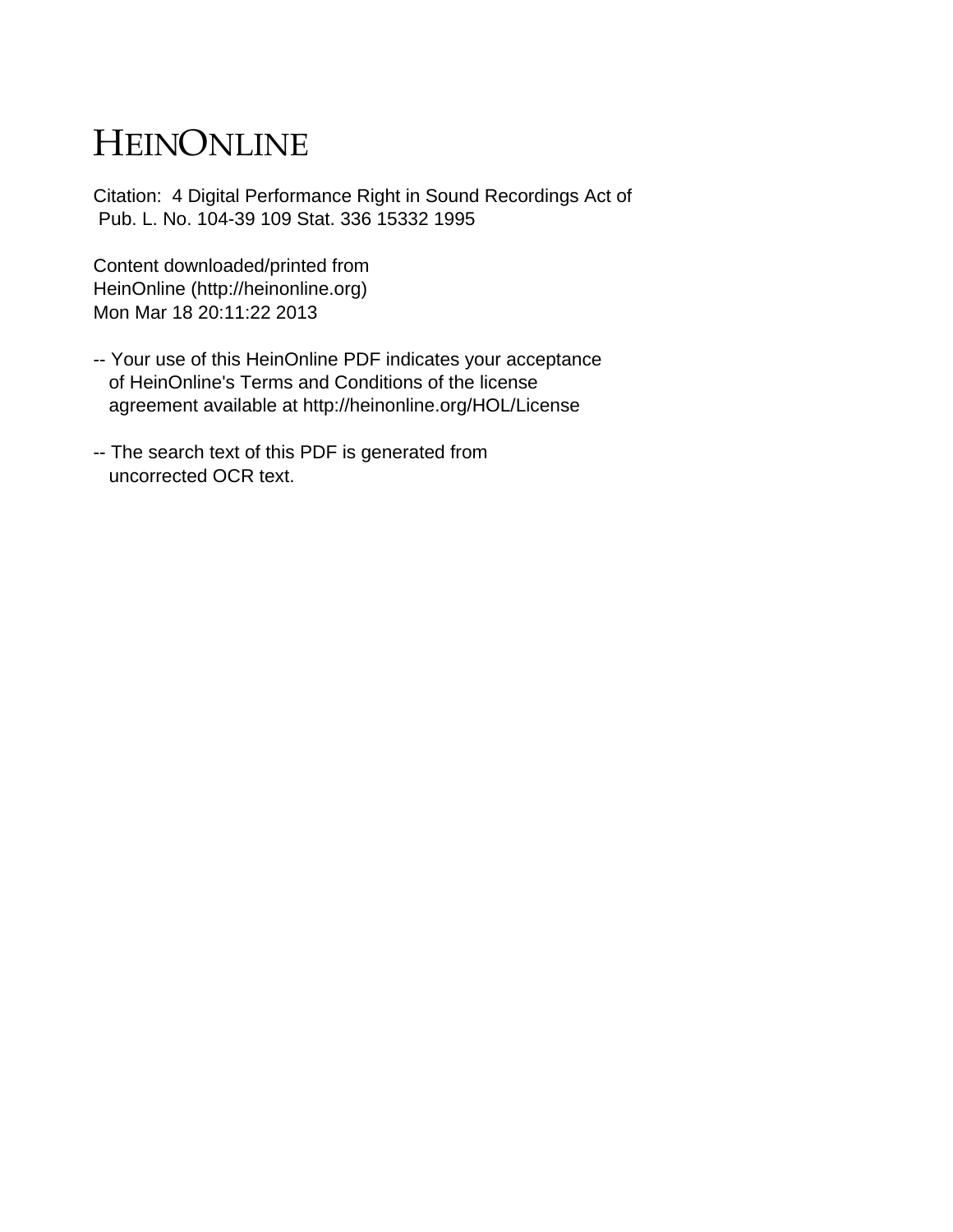So well did he succeed fhat way, He blessed us by example.

HONORING MRS. MATTIE HOLMES OF TEXARKANA, AR

### **HON. JAY DICKEY** OF ARRANSAS

IN THE HOUSE OF **REPRESENTATIVES** 

*Thursday, uly 1, 1993*

Mr. DICKEY. Mr. Speaker, I would like to take a moment to recognize a wonderful lady from Texarkana, AR--Mrs. Mattie Holmes.

On July 11, 1993 she will join her family in a tradition that has exsited for many years in celebrating their love, togetherness and faith. This year the Holmes family will honor their matriarch, Mrs. Mattie Holmes, as she celebrates her 88th birthday at the Holmes family reunion.

The Holmes family, has resided in Miller County, AR for seven generations. Mattie Holmes was born in 1 **0)5** and married the late Earl Holmes, Sr. in 1922. Earl and Mattie Holmes were successful farmers in Miller County until their retirement in 1965. They shared a wonderful **A'd** happy union for 59 years, until Earl's transition in 1981. Together they raised 5 wonderful children and to date Mrs. Holmes shares her love with 24 grandchildren, 38 great grandchildren and 5 greatgreat grandchildren. **11**

Mrs. Holmes has always been an active member of the New **;** Zion Baptist Church, where she is loved and respected in so many ways. Mrs. Mattie Holmes has been a model citizen in the community for many years and today, it is an honor to extend my best wishes to her and the entire Holmes family as they celebrate this very special occasion.

# HAPPY BIRTHDAY CHANNEL 44

## **HON. LUIS V! GUTTERREZ OF ILLINOIS**

**IN** THE HOUSE OF REPRESENTATIVES

#### *Thursday, July 1, 1993*

Mr. GUTIERREZ. Mr. Speaker, I rise to bring to your attention that today is the eighth anniversary of WSNS-TV, channel 44, as a full-time Spanish television station in Chicago.

Channel 44, **"El** canal de la Hispanidad," the Hispanic heritage station, has earned the trust and respect, not only of the Hispanic community, but, of the city of Chicago and the State of Illinois as a whole. This is why when their operating license was threatened, everybody coalesced to defend it, until victory was recently obtained. This **is** why the Illinois Broadcasters Association gave channel 44 the Station of the Year Award for 1993.

Channel 44 has distinguished itself with worthwhile, innovative, ahd creative public service programming and public service education campaigns on areas such as school reform, education, citizenship $_{k}^{0}$  voter registration, antismoking and many others. I wish to congratulate the owners of the station, its employees, and its general manager, Jose Francisco Lamas. Happy Birthday, channel 44. And, I suggest others in the industry look at this very good example of excellence ih broadcasting.

JHOON RHEE LAYS FOUNDATION OF SUCCESS FOR RUSSIAN LEG-ISLATORS

### **HON. TOBY ROTH** OF WISCO *IN*

IN THE HOUSE OF REFRESENTATIVES *Thursday, Ju 1, 1993*

Mr. ROTH. Mr. Speake, I rise to commend Master Jhoon Rhee, the world-renowned martial artist and father of American Tae Kwor Do. Master Rhee has brought his highly successful joy of discipline and born to be happy programs to thousands of people, including Muhammad Ali, more than 100 Members of Congress, and most importantly, to thousands of children across America.

Since 1989, Master Rhee has been providing the Russian people with a powerful message pertaining to "knowledge in the mind, strength in the body, and honesty in the heart" through the martial art of $_{\rm f}$ Tae Kwon Do.

The power of Master Rhee's system has been demonstrated in the 70 schools and clubs that have opened hroughout the Commonwealth of Independent States over the last **3** years. I

In honor of Master Rhee's ongoing work, I would like to insert a copy of an article, describing his latest work, that appeared in the May 29, 1993, edition of the Moscow Times into the RECORD.

[From the Moscow Times, May 29, 1993] **GETTING A KICK OUT OF LEGISLATORS** 

(By Nanette van der Laan)

Arguing, shouting and pounding their fists on the table may be the way Russian parliamentarians communicate with each other these days. But if Jhoom Rhee has his way,<br>the deputies would start their sessions by bowing.<br>**I** Master Rhee, who over the last 28 years

has taught more than 100 U.S. Congressmen the martial art of Tae Kwon Do, is committed to do the same in Russia.

He brings a simple message: "Knowledge in the mind. Strength in the body. Honesty in the heart.

The Korean-born Rhee wants to teach this<br>philosophy to Russia's top legislators.<br>Speaking at a press confeience Friday at the White House, he that said a new utopia could be built in Russia as long.as life's three most important values are respected: truth, beauty and love.

To demonstrate his fitness Rhee. 61. sprawled on the floor duming the press conference, pressing his che t and head flat to the floor. He said he **dos** 1.000 push-ups a day to stay in shape for The Kwon Do. a Ko-

rean martial art resembling karate.<br>
"Flexibility is just as important physically<br>
as it is politically," said Rhee. jumping back to his feet. "The same is frue for balance. If<br>you kick with one leg, you must make sure you balance your other feg. I'm trying to<br>alert parliamentarians that they must balance the national budget the same way.<br>Presidents Reagan. Bush and now Clinton<br>are all having difficulties. are all having difficulties. $\parallel$ <br>Rhee, who was honored by President

George Bush for his services, said that he is willing to instruct the Russian deputies for

as long as they want, free of charge.<br>He said that 12 Supreme Soviet deputies<br>had taken part in this training class Tuesday, and that this was a fine result.

"The first time I taught U.S. Congressmen only two people showed up." he said with a

smile. "So the outcome was six times better."<br>"The deputies are stail beginners and so far

we have only done the basics." said Rhee, who moved to the United States at the age of 24. "But they were very enthusiastic."<br>Rhee said that during his first lesson,  $h_6$ 

taught the deputies  $t_0$  show respect by bow-<br>ing to each other. This, he says, is vital in human society.

Rhee, who has taken his "Born to Be<br>Happy" and the "Joy of Discipline" message to seminars around the former Soviet Union.<br>has been appointed an adviser to the State<br>Committee for Youth. Sports and Physical Education.

This was not his first visit to this part of the world; in past travels, he has set up  $65$ Tae Kwon Do studios across the former So-<br>viet Union. His services were sought by the<br>Russian government as part of a campaign to<br>encourage foreign investment in sport.

Rhee, who counts the former heavyweight<br>champion Muhammad Ali among his pupils,<br>has been training Russians free of charge, saying that his foundation is a nonprofit one.

I have enough money to finance my work"<br>here," Rhee said after the press conference."<br>"I am paid \$2,500 for a three-hour seminar for<br>business executives in the United States."

Asked whether he though it would be pos-<br>he that his teachings could become a "tool sible that his teachings could become a ' of the criminal society ' Rhee replied: "The border between good and bad is very thin. But if people are directed well, they will use<br>their strength only for good, honest purtheir strength only fo poses."

INTRODUCTION OF THE PERFORM-ANCE RIGHT LEGISLATION

#### **HON. CARLOS J.** MOORHEAD

OF **CALIFORNIA**

IN THE HOUSE OF REPRESENTATIVES

*Thursday, July 1, 1993*

Mr. MOORHEAD. Mr. Speaker, today, the gentleman from New Jersey, Mr. HUGHES, introduced important copyright legislation concerning the rights of those to make sound recordings. Although I am not a cosponsor of this legislation at this time I want to commend our Judiciary Subcommittee chairman, for introducing this legislation. This bill seeks to close a gap in the U.S. copyright law to provide a digital performance right for sound recording copyright owners. The introduction of this legislation is an important step in ensuring that U.S. copyright law keep pace with advancing technology and places the United States in a leadership position as the World Intellectual Property Organization considers this issue in the international arena.

As ranking member of the Intellectual Property Subcommittee, I look forward to working with the chairman and other subcommittee members on this critical issue. This matter is not new to me or to this subcommittee. However, the rapid development of digital delivery services and the international trade considerations for this matter have changed the parameters of the debate and demand a speedy resolution.

I recognize that the bill introduced will undergo some change as it works its way through the legislative process. However, I encourage the affected parties to work with the